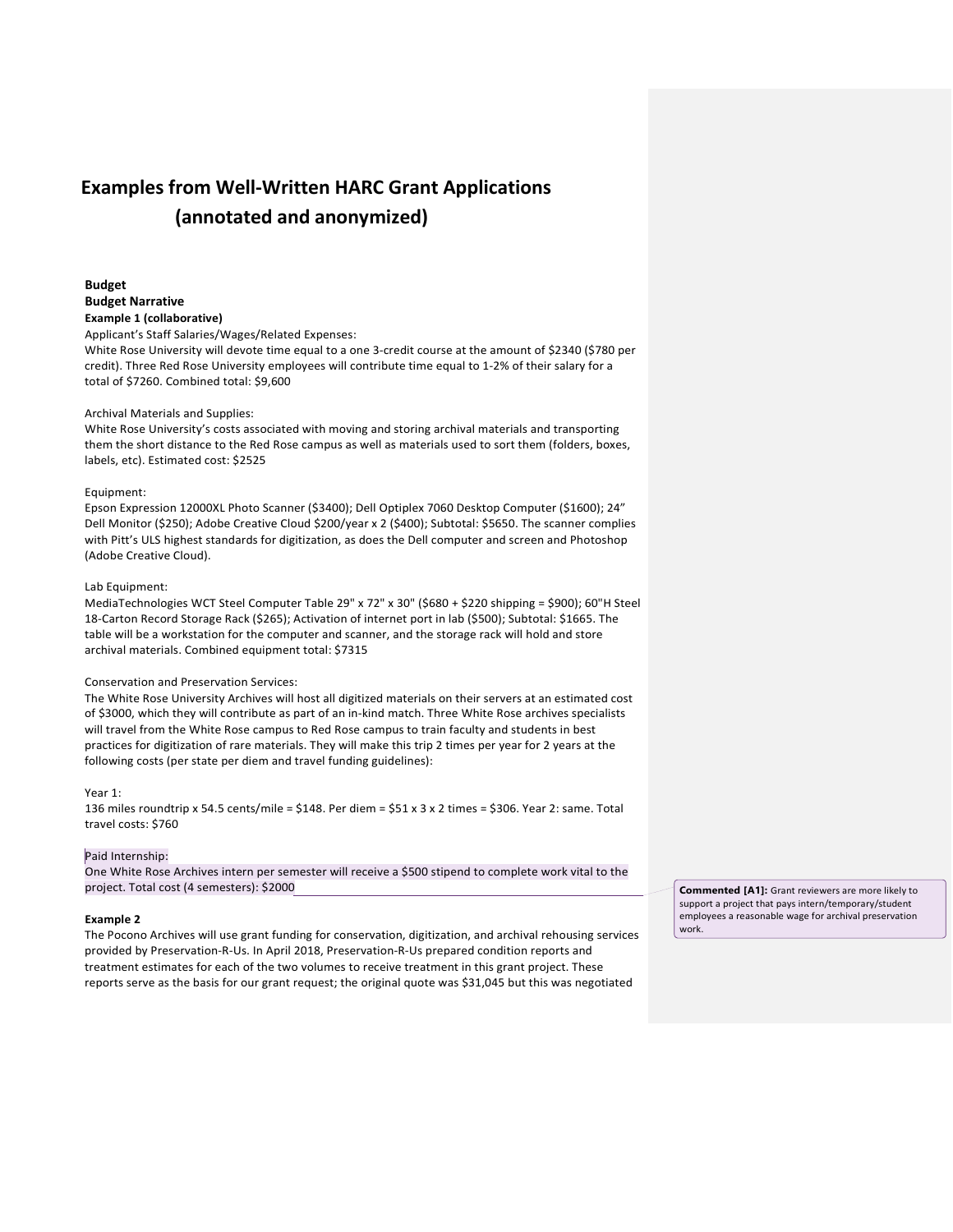down to \$30,000 in discussions with Preservation-R-Us. The specific cost breakdown is as follows: Volume one ( members and accounts, 1747): conservation treatment \$13,075, digitization \$2,220, and archival housing \$150

Volume two (communicants, 1755-1764): conservation treatment \$11,910, digitization \$2,250, and archival housing \$150

This totals \$29,755, leaving \$245 available to cover any unexpected additional costs.

# **Project Description**

This project is focused on increasing the accountability, access, and preservation for approximately 5,000 surviving Appearance Docket Papers 1761-1776. Accountability, access, and preservation issues will be addressed with the help of the grant funded archival assistant and guidance of the Grouse County Archives. A functional inventory of papers will be created where none exists. To improve access, the papers will be physically justified in their original order as verification has not been done. The documents will be protected from further deterioration. They are still tri-folded, dirty and brittle, with crumbling edges, creases, fold lines, and splitting. Once crammed into acidic metal containers in the Prothonotary's basement, the papers have been transferred to the Grouse County Archives and rehoused into acid-free boxes in preparation for this project. Without immediate attention, the condition will remain the same and the documents will continue to be in serious jeopardy of further physical deterioration with loss of evidential and informational value.

Access to the inventory of the docket papers will be available on the Archives' public web site. These docket papers provide historically significant information pertaining to national figures such as George Ross, James Smith, and James Wilson (Declaration of Independence signers) and their early law careers, Indian Trader George Croghan, French and Indian War Gen. John Armstrong, Rev. War Col. Robert Magaw, Rev. War financer Col. Ephraim Blaine, and others. Papers also include demographic identification of ethnic groups and individuals as to their locations during this period for which censuses do not exist. These documents contain information for townships that later became counties. These counties do not have or are unaware of this information source.

These records are unique, one-of-a-kind unpublished primary documents. Few comprehensive local government records of this quantity survive from Pennsylvania's colonial period. Not all of Grouse County's Appearance Dockets have survived or have been found making the case papers in many instances the only source. The large number of documents provides identification of broad patterns in the colonial period leading up to the Revolutionary War, as well as individual situations. These patterns include the practices of colonial local government, the legal system, debt society and rare information such as currency conversion, family genealogy and land descriptions.

Filings other than case papers that may not be recorded elsewhere will probably be found such as prisoner petitions, petitions for bar admission, etc.

#### **Project Summary**

The Keystone Culinary Institute seeks funding to process and digitize the records of the Shoefly Pie Society. The Shoefly Pie Society has been headquartered at the Institute since 1876 and has contributed to the development of baking studies here and by extension to the history of food in PA and the world. The processing and digitization of the Shoefly Pie Society records would open up research into this important area of the history the culinary arts inPA.

**Commented [A2]:** Detailed list of archival supplies needed shows reviewers that applicants understand exactly what is needed to preserve their records. Applications that are vague here (e.g. \$1000 for "archival supplies") will be rated lower.

**Commented [A3]:** Says exactly what records will be impacted by the grant funds instead of a more general description of "records" or "photographs."

**Commented [A4]:** Detailed physical description of records helps show the need for grant assistance and justifies funds.

**Commented [A5]:** Statements such as this show application reviewers that the applicant is serious about preserving these records and that their preservation needs to happen with or without grant funds.

**Commented [A6]:** Stating that immediate action is needed to protect these records makes it score higher with reviewers (as opposed to a collection that does not need immediate care)

**Commented [A7]:** Going into detail like this shows that the applicant understands information in their records and what value they will have for researchers and the public.

**Commented [A8]:** Helpful to reiterate that records in need of preservation care are unique, this helps underscore the urgency for grant preservation funds.

**Commented [A9]:** Good brief statement of exactly what grant project intends to do, and why this project is important.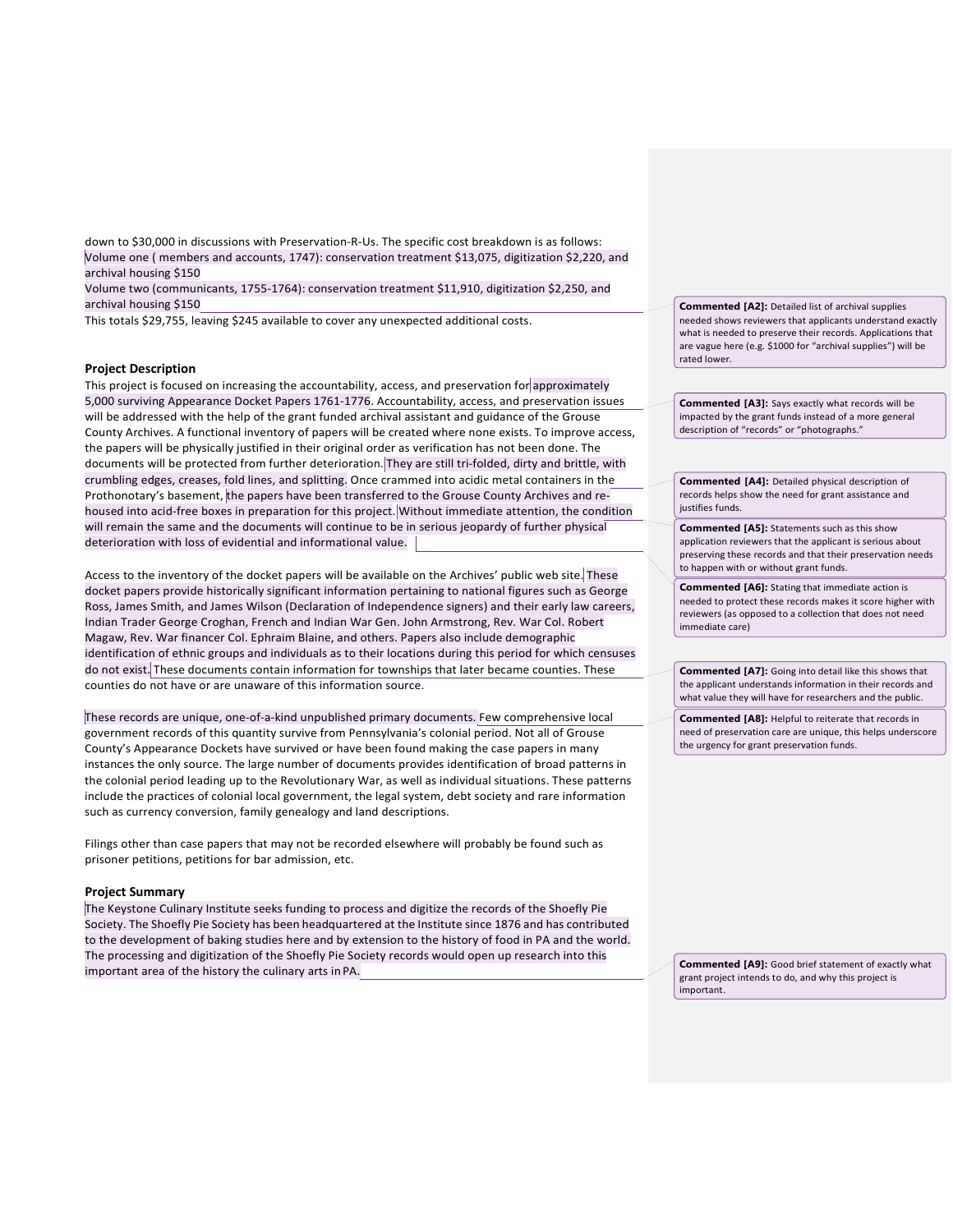#### **Use of Funds**

Grant funds will directly be used to purchase archival preservation supplies and to hire a part-time temporary archival assistant. To accomplish this labor intensive additional project, another "pair of hands" is needed in light of other responsibilities and projects of the Grouse County Archives. This project supports the Archives' Five Year Preservation Plan (2017-2021) and the grant will enable Grouse County to continue its commitment to the permanent records in its care. Since 2005 the County has established an Archives; hired staff; retrofitted a facility with temperature and humidity controls, fire suppression, and security; transferred permanent records to the archive's facility; and established a public web site for easy public access to historic documents without accessing the originals.

# **Project Schedule**

#### Example 1 (collaborative)

In May 2019, we will purchase materials described in "Use of Funds" and install them in the White Rose University Archives to form a digitization lab. A White Rose University Archives intern will work with Red Rose University to begin preparing the archival collections for digitization, paying close attention photographic and archival materials that depict the town, life, and culture immediately before, during, and after the Flood. The digitization process, involving an Epson scanner capable of scanning at 2400 x 4800 dpi, will begin in July. The resulting Master Image files will be saved as high-resolution TIFF files per documentation provided by the White Rose University Digital Research Library team.

In the Fall 2019 semester, White Rose University Archives, will send members of his digital archival team to the Red Rose University Archives to train faculty and students in best practices for digitization and adding metadata. We anticipate running four hands-on workshops for this purpose.

For the rest of the semester, a White Rose Archives intern will continue digitizing materials per the above specifications and create associated metadata. The Waterway Collection, which includes photographic materials other items significant to local, regional, and national history and culture, will be digitized by December 2019.

In the Spring 2020 semester, White Rose University will work with faculty in both programs to check the work of the previous semester for quality and accuracy. Afterwards, we will send this first collection to Red Rose University, who will host the digitized images and related metadata, by April 2020.

In May 2020, we will begin the process outlined above with the Waterway Collection, which includes 90 photographs of the Flood and its aftermath as well as dozens of photographs of the river and associates, people who remain significant to river history.

By May 2021, we will have digitized and added metadata to both collections, and we will have laid the groundwork to continue the digitization of other relevant materials such as hand-drawn maps and personal diaries that give accounts of the Flood and its aftermath.

In addition to providing service to various communities and organizations, a digitization lab on the Red Rose University campus will allow for the creation of new courses and the support of existing ones. New and existing courses at Red Rose University will enable students to have meaningful, service-oriented, experiential learning opportunities by teaching them to how to digitize archival materials in adherence to best practices. Moreover, students will create public displays such as posters and digital maps that will appear on the Red Rose campus and elsewhere.

**Commented [A10]:** Further evidence that this organization is committed to preserving its records and making them accessible to the public.

**Commented [A11]:** Detailed description of the preservation process the organization will be using with grant funds.

**Commented [A12]:** Training and related activities that can help organizations afterwards and beyond the scope of the HARC grant project will score higher with reviewers, since this helps support the archival profession and the preservation of more historical materials in Pennsylvania.

**Commented [A13]:** Many applicants leave out a promotion plan entirely. All applications must mention how the organization will promote their project and who their intended audience is.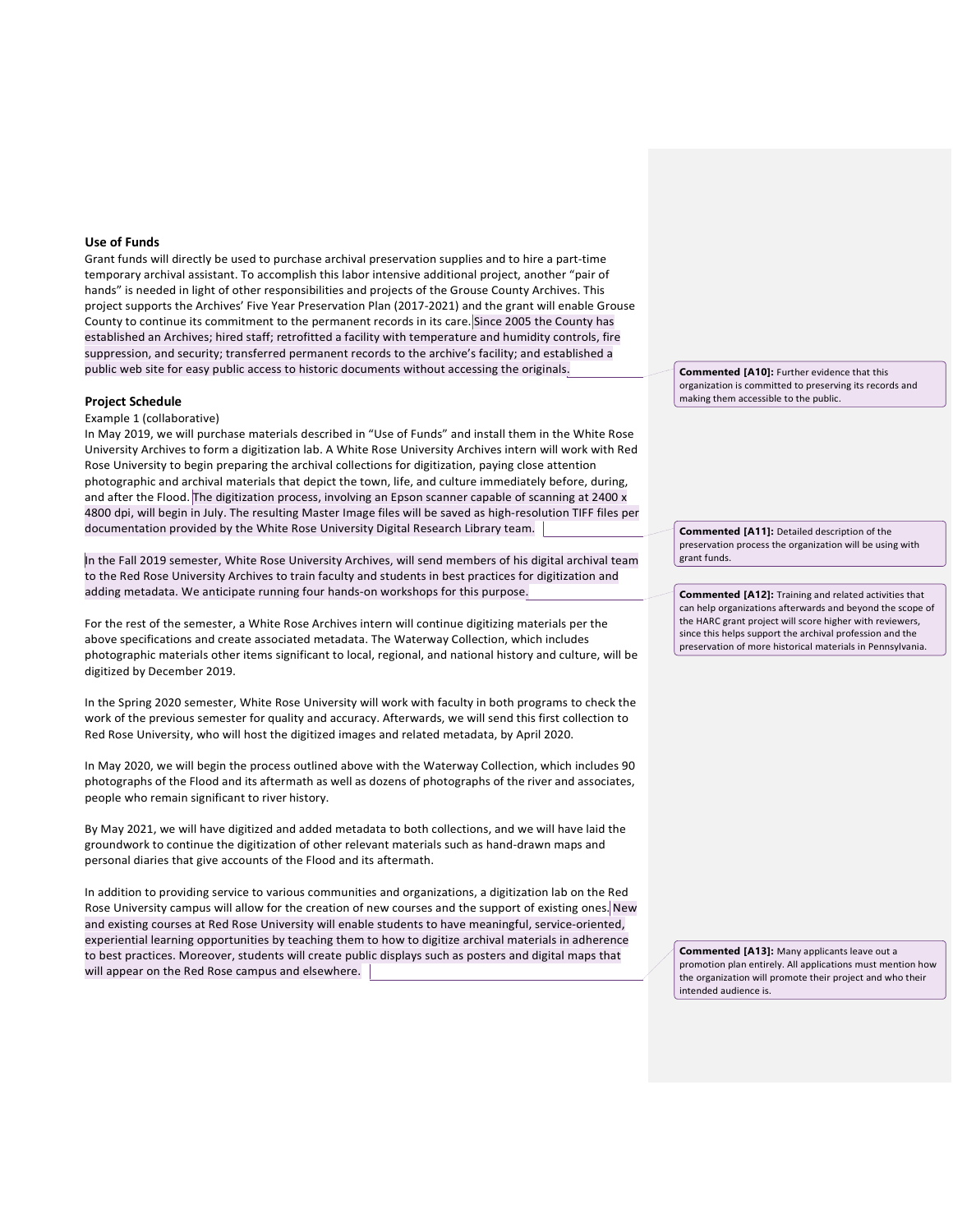We estimate that there are several years' worth of work to be done, even after the aforementioned materials have been digitized. White Rose University Archives will ensure that the materials will remain publicly available.

# **Example 2**

The library director, who has attended Archives without Tears and Scan PA training sessions, will guide the project and follow our timeline which is included in this proposal. With the assistance of additional trained staff and volunteers, the director will identify collectionsthat will be rehoused and preserved, as well as digitized to be included as part of the library's digital repository. Those materials deemed appropriate for inclusion on PA Photos and Documents will be uploaded and described using appropriate metadata. The library intends to gather interested individuals and organizations who will assist with the proper identification of unknown information. We will continue to work with the Laurel County Library System and the Laurel County Historical Research and Landmarks Foundation to continue our progress toward sharing our local historical collections. The library will promote the project through social media posts, website links, newsletter articles, as well as through local news media; Laurel County Times, the Laurel Herald, and other regional news outlets. We will also make our teachers in school district aware so they can bring or send their students. We will gauge success of the project on the amounts of trained volunteers we employ, number of records we digitize, as well as the amount of renewed interest we find in our posting the information publicly. We also expect that we will be able to measure the amount of views on social media and the amount of people who will be asking to view the collection in-house once it has been promoted. With the added interest we will continue to pursue other avenues of funding, including possible crowd funding or request for matching funds for additional archival grants through PHMC or other local organizations such as our Rotary Club. We have some restricted funds available for projects such as these and if this initial grant is given, we can further assess in which additional areas we may need to devote more funding. We will continue to ask for college students to assist with projects for them to get valuable hands-on experience and also use their knowledge of emerging trends to further promote these valuable resources. Also, as a result of this project, we will be better positioned to apply for program grants that will allow us to partner with neighboring historical societies and showcase our collection more readily and with more vigor.

# **Organizational Description Mission Statement**

# **Example 1**

The mission of the Penn County Register and Recorders Office is to provide "above and beyond" service. Our purpose is to protect and preserve all records and make them accessible to everyone. The office was founded as the repository and record manager for all papers relating to wills and estates as well as all real estate transactions for Penn County. These documents are part of Penn County's permanent records and must be protected from loss, theft or damage. It is also the responsibility of the office to provide efficient and timely service to the public while preserving the integrity of public records. Penn County provides seven public access workstations for use in locating documents in the office and also has some online access available for at home users.

#### **Example 2**

Lenape County Archives is dedicated to preserving, protecting and making accessible to the public all archival documents created in the Lenape County Government offices.

**Commented [A14]:** Projects that will share digitized material on the PA Power Library (PA Photos and Documents) will be viewed favorably by reviewers.

**Commented [A15]:** "Project Promotion Plan" is a graded criteria category reviewers are looking for and must be included in a successful application. This project promotion plan is thorough and makes it clear that the organization is committed to making this project benefit the community.

**Commented [A16]:** Statements like this show reviewers that the organization is committed to these records even after the grant ends in the future. This also mentions future collaboration with other historical organizations which is highly encouraged.

**Commented [A17]:** A mission statement doesn't have to be extremely long, but it is helpful if it mentions the organization's work with history, education, preservation, community, and other related fields.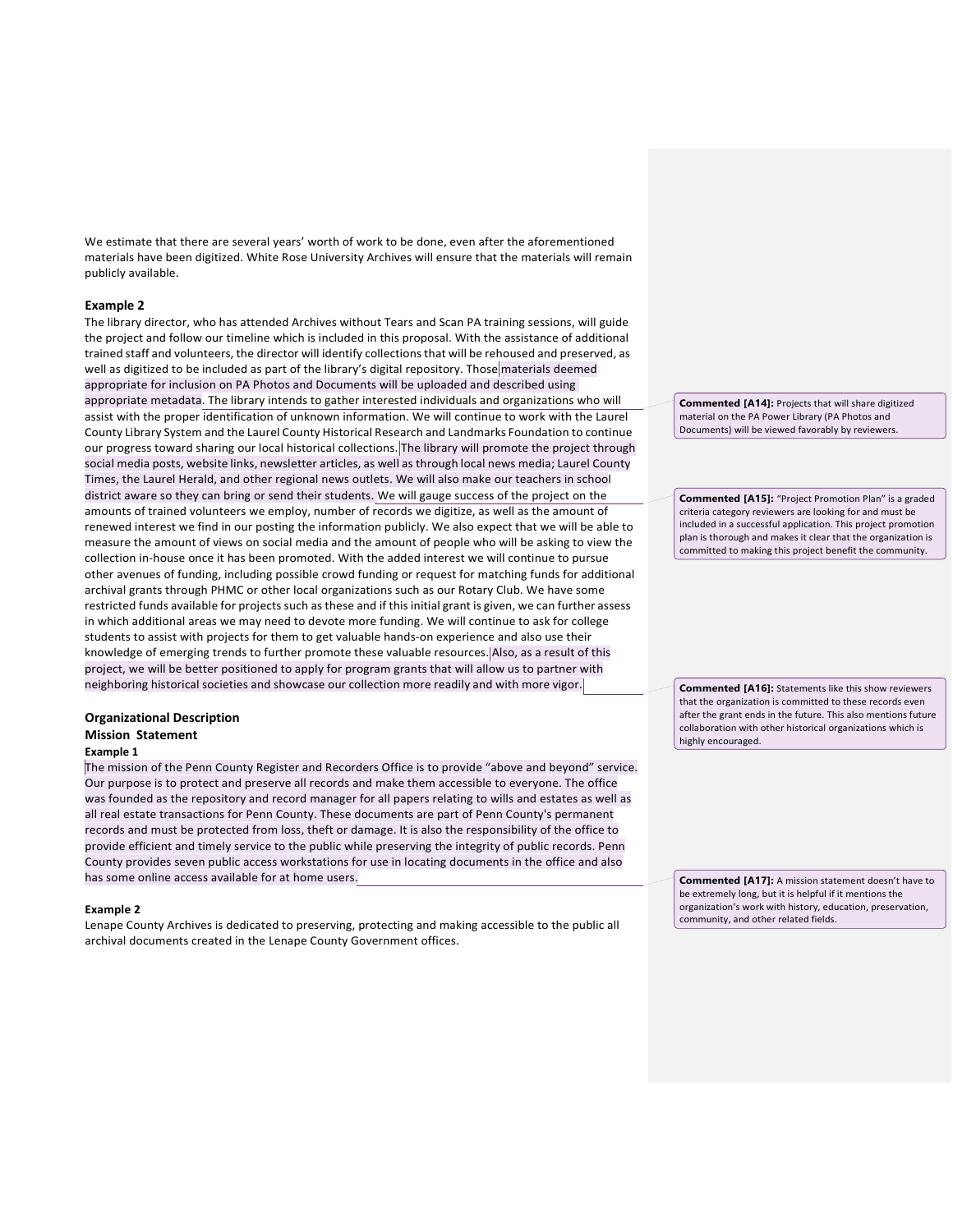# **Example 3**

The Academy of Agriculture is dedicated to advancing research, education, and public engagement in farming and agricultural science.

# **Letter of Support Example 1 Pennsylvania History and Museum Grant Program**

To whom it may concern:

I am a doctoral candidate in United States history at Mason Dixon University whose dissertation examines abolition and slavery in South Central Pennsylvania. I am writing on behalf of the Grouse County Archives to express my support for their preservation grant application. There are few organizations so deserving.

My scholarship has benefited immeasurably from the tireless work of the Grouse County team. The county archivist has introduced me to materials that have forced me to rethink my entire project. More importantly, I have witnessed personally the Grouse County team helping members of the public, from pulling records to suggesting research methods. Their work never stops.

Writs of habeas corpus from the late colonial period are impressive sources. They contain invaluable information about genealogy, class and race relations in the form of freedom suits, and generally shed light on the behaviors of ordinary Pennsylvanians during a time of great change. They are also very fragile and fragmented and in need of preservation. These are truly the people's records.

As one scholar hoping to aid others down the line, I encourage you to favor the Grouse County Archives application.

Sincerely, Reginald Anderson

#### **Example 2**

To the Pennsylvania Historical and Museum Commission:

The Keystone Culinary Institute is pleased to support the application of the Keystone Culinary Institute Archives to the Pennsylvania Historical and Museum Commission for preserving, digitizing, and disseminating the Culinary Institute archives.

Our archives are an invaluable record of the development of food in Philadelphia and the United States. The Culinary Institute Archives has been an essential partner to the baking community in maintaining this collection, along with our world class library of cook books and periodicals. We agree on the need to bring the archive up to twenty-first century standards and to make it available to a wider audience of scholars and the public via the Internet.

The Culinary Institute Archives is prepared to commit the funds to make the required match over the two year duration of the grant. Members of the Executive Council will work with the archivists and

**Commented [A18]:** This letter is from a researcher who has used the records in the past and understands their historical significance and need for further preservation. Letters that come from people personally familiar with collections your organization will score higher than ones from people who are not.